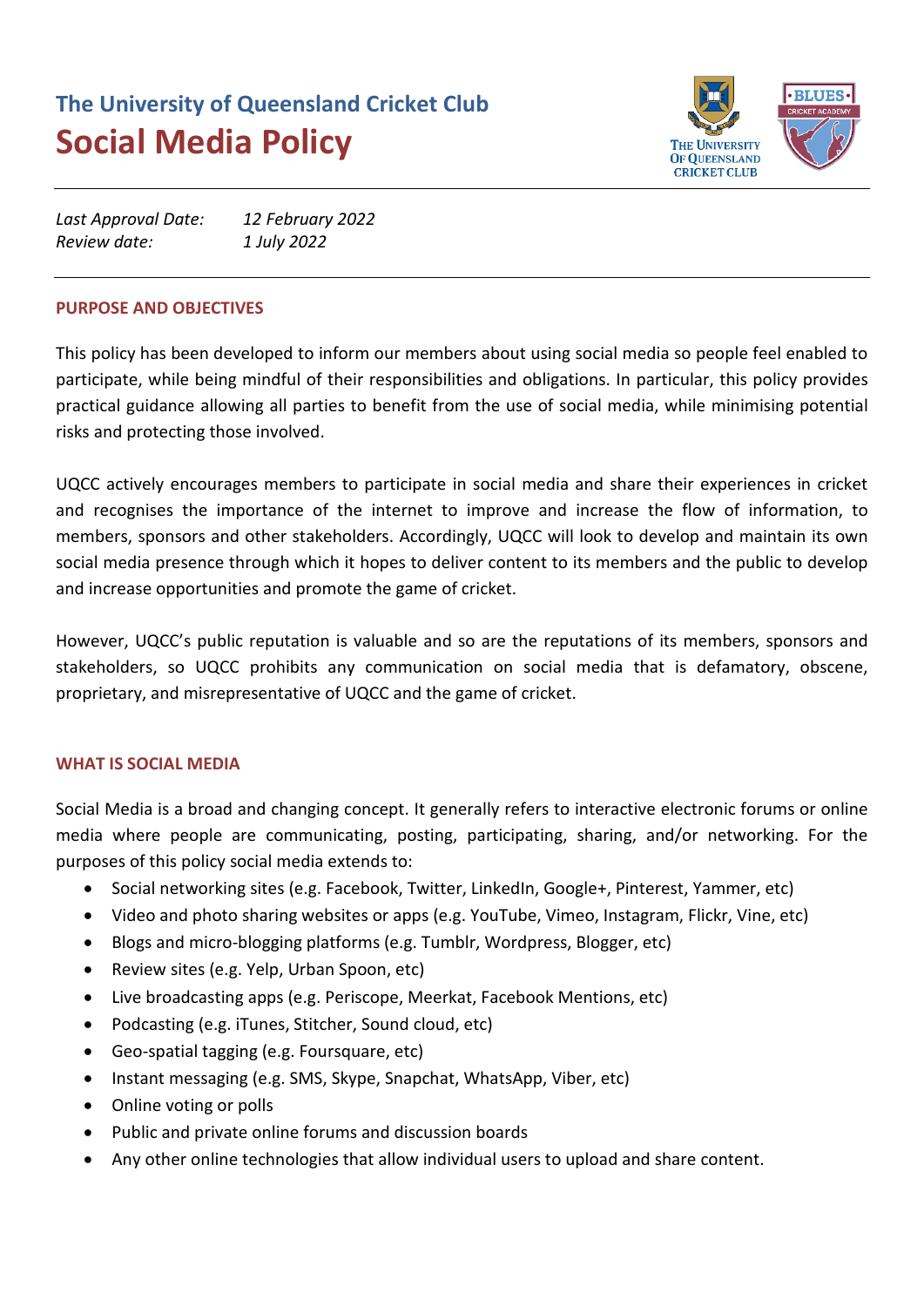# **SOCIAL MEDIA USE**

UQCC intends this policy to be applicable when using social media as:

- 1. An officially designated individual representing the club on social media, whether that is on the UQCC operated social media accounts, or their own; and
- 2. If you are posting content on social media in relation to UQCC that might affect the club's business, products, services, events, sponsors, affiliations and/or members reputation.

NOTE: This policy does not apply to the personal use of social media where it is not related to, or is cannot be reasonably seen as related to UQCC or its business, teams, members, products, services, events, sponsors, affiliations, members or reputation.

## **Use of Social Media in an official capacity:**

You must be authorized by UQCC before engaging in social media as a representative of the club. Contact the Operations Manager and/or Club Administrator for more information.

As a part of the UQCC community, all members are considered an extension of the UQCC 'brand'. As such, boundaries between when you are representing yourself and when you are representing UQCC can at times be blurred. This is particularly important for those members who also hold other roles at the club, i.e. coaching. It is therefore important that you represent both yourself and UQCC appropriate online at all times.

# **Social Media and Junior Members (Children, under 18):**

UQCC discourages all coaching staff members from engaging with junior club members (under 18 years of age) via personal social media platforms or messaging services. If social media or private messaging needs to be used to communicate relevant club information, UQCC expects that communication go to parents or guardians social media accounts.

Personal information, photographs and/or video of junior members will not be disseminated on UQCC operated social media without prior consent from all relevant parents or guardians. UQCC expects that no member of the club would share or comment personal information, photographs and/or video of junior members to social media without the appropriate consent from parents or guardians.

Any inappropriate or illegal conduct on social media pertaining to children/under 18s is not acceptable. In instances where UQCC becomes aware of such activity it will be dealt with immediately and where appropriate the police will be involved.

Members should refer to the club's Code of Conduct and Member Protection policies to see more information relating to appropriate conduct relating to children / young people. Alternatively you can contact the Operations Manager and/or Club Administrator to discuss further, or gain access to further information of training materials.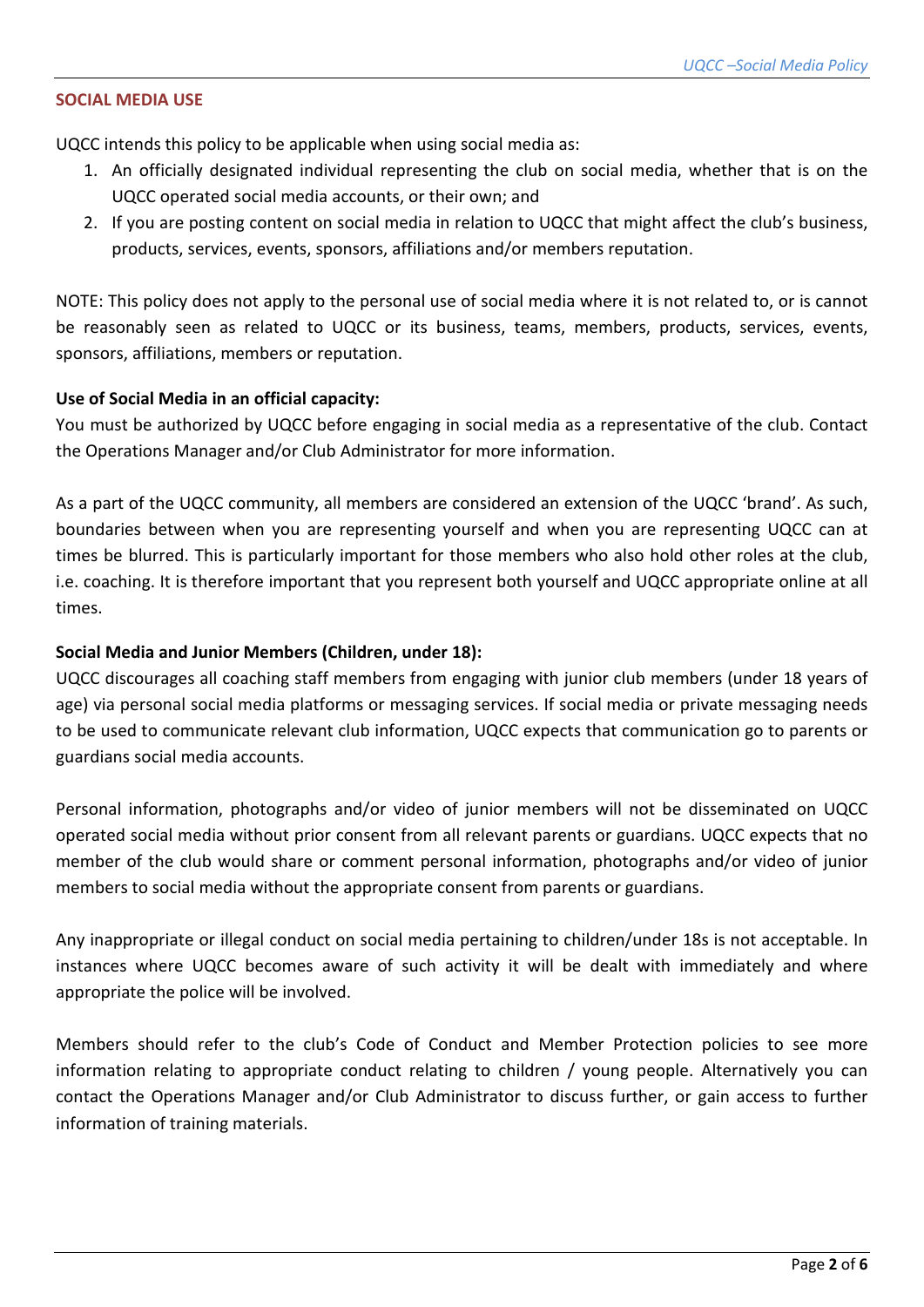# **GUIDELINES**

UQCC expects all members to adhere to the following guidelines when using social media related to UQCC or its business, products, services, teams, participants, events, sponsors, affiliations, or reputation.

#### **Use common sense:**

Whenever you are unsure as to whether or not the content you wish to share is appropriate, seek advice from others before doing so, or refrain from sharing the content to be on the safe side.

When using social media, the lines between public and private, personal and professional, may be blurred. Remember, you are an ambassador for UQCC.

## **Protecting your privacy:**

Be smart about protecting yourself and your privacy.

When posting content online there is potential for that content to become publicly available through a variety of means, even if it was intended to be shared privately. Therefore, you should refrain from posting any content online that you would not be happy for anyone to see, even if you feel confident that a particular individual would never see it.

Where possible, privacy settings on social media platforms should be set to limit access. You should also be cautious about disclosing your personal details.

# **Discrimination, sexual harassment and bullying:**

The public in general, and UQCC's employees and members, reflect a diverse set of customs, values and points of view.

You must not post any material that is offensive, harassing, discriminatory, embarrassing, intimidating, sexually explicit, bullying, hateful, racist, sexist or otherwise inappropriate.

When using social media you are also be bound by UQCC's Code of Conduct and Member Protection policies.

#### **Honesty:**

Your honesty—or dishonesty—may be quickly noticed in the social media environment. Do not say anything that is dishonest, untrue or misleading. If you are unsure, check the source and the facts before uploading or posting anything. UQCC recommends erring on the side of caution – if in doubt, do not post or upload.

Do not post anonymously, using pseudonyms or false screen names. Be transparent and honest. Use your real name, be clear about who you are and identify any affiliations you have.

If you have a vested interest in something you are discussing, point it out. If you make an endorsement or recommendation about something you are affiliated with, or have a close relationship with, you should disclose that affiliation.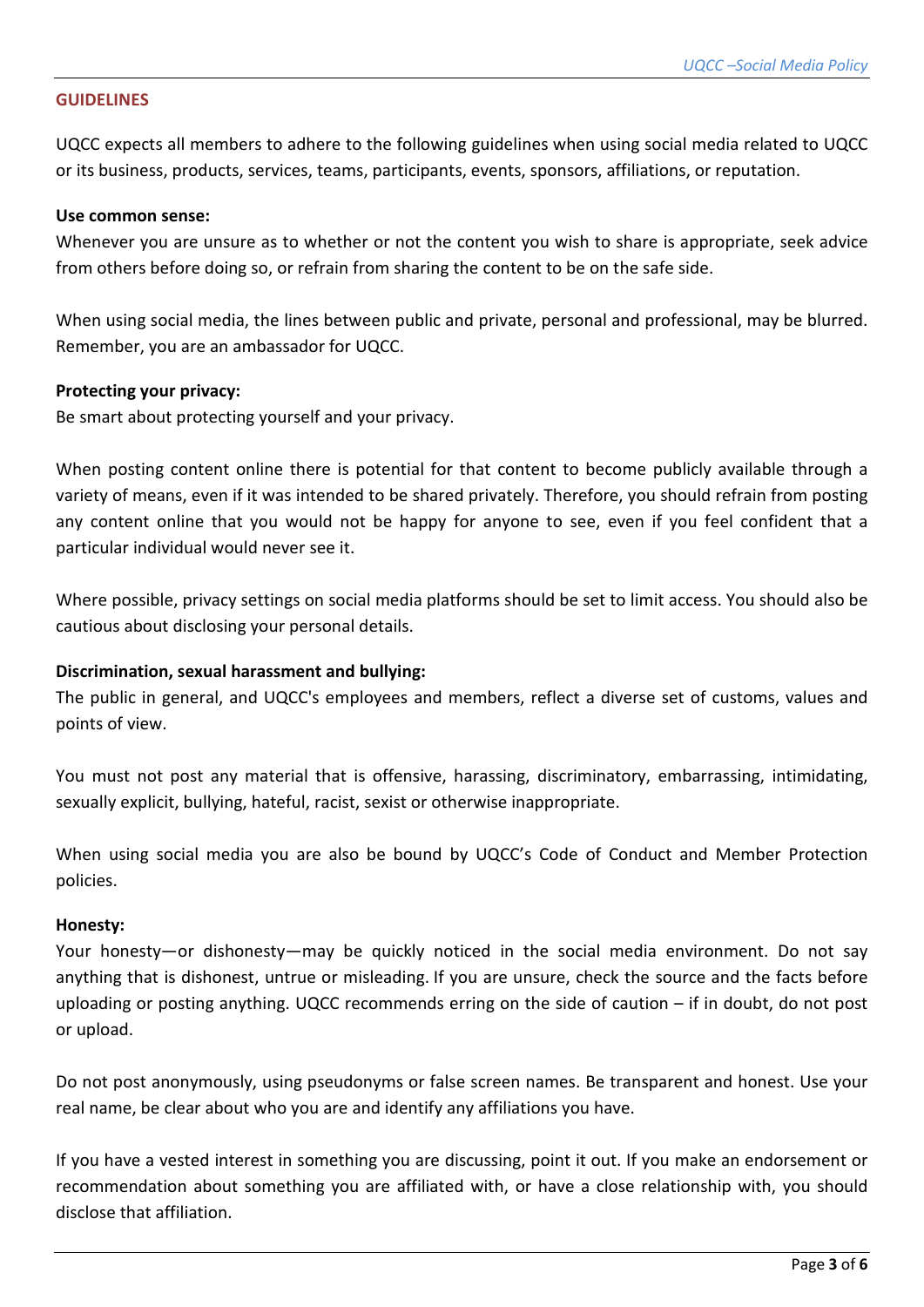# **Reasonable use:**

If you are an employee of UQCC, you must ensure that your personal use of social media does not interfere with your work commitments or productivity.

# **Respect confidentiality and sensitivity:**

When using social media, you must maintain the privacy of UQCC's confidential information. This includes information that is not publically accessible, widely known, or not expected to be shared outside of the club.

Remember, if you are online, you are on the record—much of the content posted online is public and searchable.

Within the scope of your authorisation by UQCC, it is perfectly acceptable to talk about UQCC and have a dialogue with the community, but it is not okay to publish confidential information of UQCC or its members, sponsors, affiliations or other stakeholders.

When using social media you should be considerate to others and should not post information when you have been asked not to, or where consent has not been sought and given. You must also remove information about another person if that person asks you to do so.

Permission should always be sought if the use or publication of information is not incidental, but directly related to an individual. This is particularly relevant to publishing any information regarding minors. In such circumstances, parental or guardian consent is mandatory.

# **Gaining permission when publishing a person's identifiable image:**

You must obtain express permission from an individual to use a direct, clearly identifiable image of that person.

You should also refrain from posting any information or photos of a sensitive nature. This could include accidents, incidents or controversial behaviour.

In every instance, you need to have consent of the owner of copyright in the image.

#### **Complying with applicable laws:**

Do not post or link to content that contains illegal or indecent content, including defamatory, vilifying or misleading and deceptive content.

#### **Abiding by copyright laws:**

It is critical that you comply with the laws governing copyright in relation to material owned by others and UQCC's own copyrights and brands.

You should never quote or use more than short excerpts of someone else's work, and you should always attribute such work to the original author/source. It is good practice to link to others' work rather than reproduce it.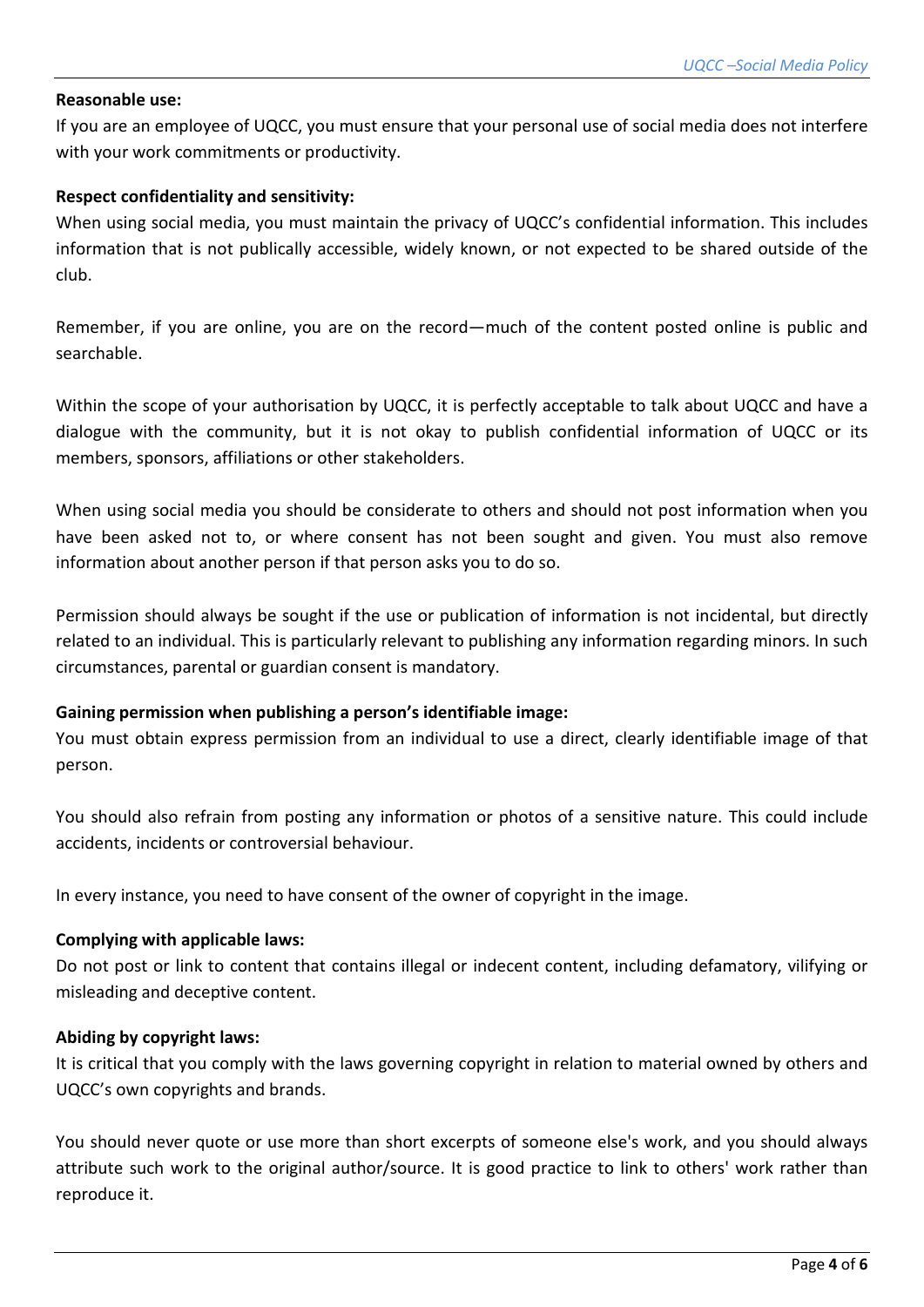# **Avoiding controversial issues:**

Within the scope of your authorisation by UQCC, if you see misrepresentations made about UQCC in the media, you may point that out to the Operations Manager and/or Club Administrator. Always do so with respect and with the facts. If you speak about others, make sure what you say is based on fact and does not discredit or belittle that party.

## **Dealing with mistakes:**

Where UQCC makes an error while posting on social media, we will endeavour be up front about the mistake and address it quickly. Where someone accuses UQCC of posting something improper, we will address it promptly and appropriately and where necessary, remove the post or comment.

## **Conscientious behaviour and awareness of the consequences:**

Keep in mind that what you write is your responsibility, and failure to abide by these guidelines could put your club membership or employment at the club at risk.

You should always follow the terms and conditions for any third-party sites in which you participate.

# **Branding and intellectual property of UQCC:**

You must not use any of UQCC's intellectual property or imagery on your personal social media without prior approval from the club.

UQCC's intellectual property includes but is not limited to:

- UQCC and Blues Academy logos; and
- imagery which has been posted on UQCC official social media sites or website.

You must not create either an official or unofficial UQCC presence using the organisation's trademarks or name without prior approval from UQCC.

You must not imply that you are authorised to speak on behalf of UQCC unless you have been given official authorisation to do. Where permission has been granted to create or administer an official social media presence for UQCC, you must adhere to the UQCC Guidelines.

## **POLICY BREACHES**

Breaches of this policy include but are not limited to:

- Using UQCC's name, crest and/or logos in a way that would result in a negative impact for the clubs and/or its members.
- Posting or sharing any content that is abusive, harassing, threatening, demeaning, defamatory or libellous.
- Posting or sharing any content that includes insulting, obscene, offensive, provocative or hateful language.
- Posting or sharing any content, which if said in person during the playing of the game would result in a breach of the rules of the game.